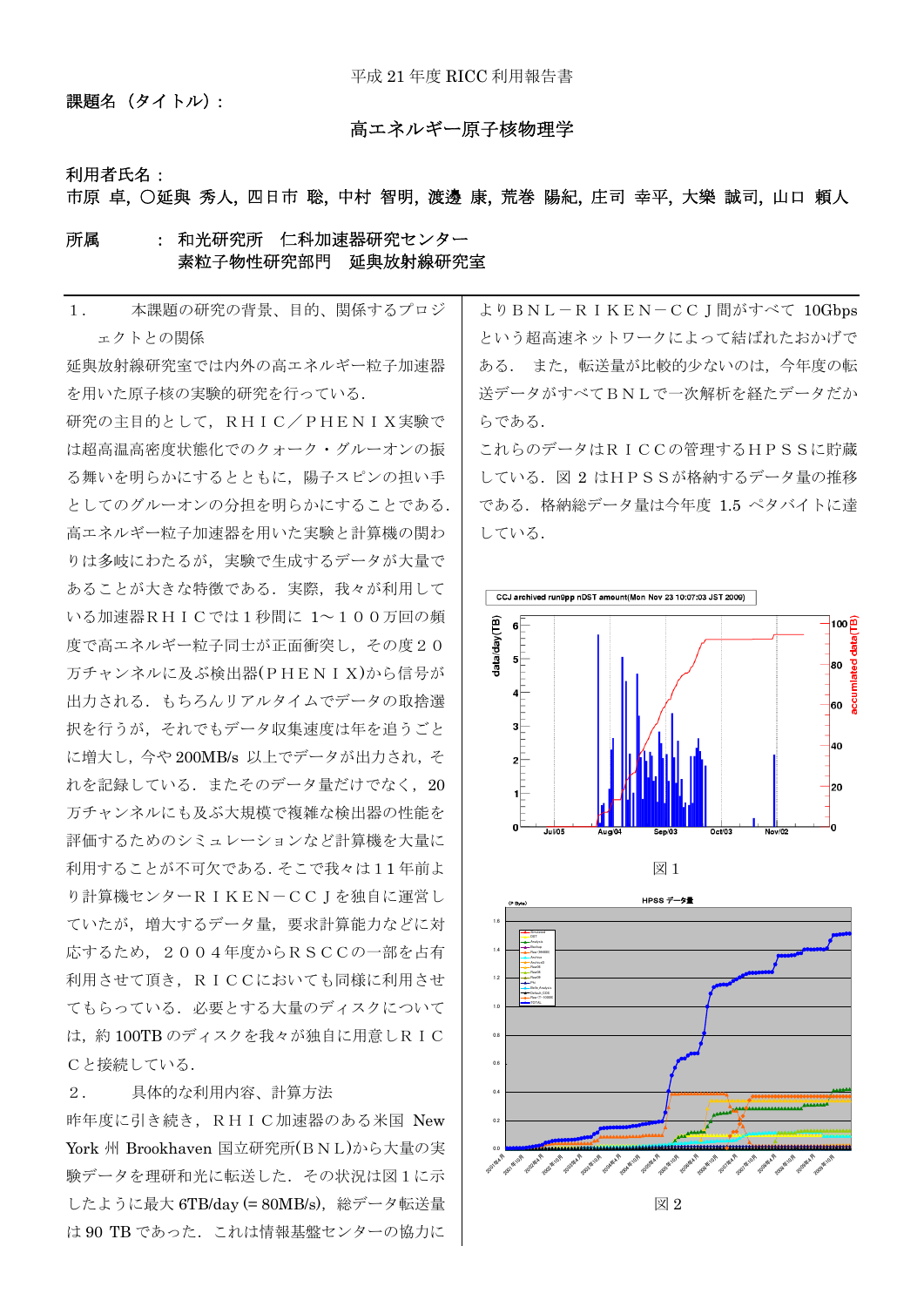3. 結果

別添の利用研究成果リストに記したように,原著論文 8 報,プロシーディングス1報,口頭発表13 報という成 果が出ている. なお、これらには研究の性格上,以前 の実験データや解析に基づいた結果も含まれる.

また今年度は,金の原子核同士の衝突によって作り出 した超高温状態の温度測定に成功し,それが相転移温 度と考えられる2兆度をはるかに越えて4兆度に達し ていたことをプレスリリースしている。

4. まとめ

RICC を利用することによって,我々放射線研究室が特 に推し進めている"陽子スピン研究"のための大量デー タ解析を迅速に行うことが可能となっている.この大 量データ解析の結果があって初めて,個別の物理現象 の探求を目指した解析に進むことが出来る.

特に今年度は RICC への更新に伴い,我々の占有領域 に対してバッチジョブシステム Condor 及び仮想OS の導入など,特別な作業を行ってもらった。これは我々 のアプリケーションを動かすために必要なもので、こ の作業を行ってくれたスタップに大変感謝している. 一方,利用率が低いのは問題であると認識している。

5. 今後の計画・展望

RHIC 実験は少なくとも今後5年間は継続することに なっており,データの貯蔵及び解析,シミュレーショ ンなどあらゆる点において RICC の利用は不可欠であ る.

現在でも約 1.5 ペタバイトという大量なデータを貯蔵 し,その処理を行っているが,年々より多くのデータ を処理する必要に迫られることは確実である.

6. RICC の継続利用を希望の場合は、これまで 利用した状況(どの程度研究が進んだか、研究に おいてどこまで計算出来て、何が出来ていないか)

や、継続して利用する際に行う具体的な内容 まとめにも記したが,我々の事情により仮想OSを占 有領域に導入してもらっている。これを解消する準備 はほぼ整いつつあるので,来年度はまず仮想OSの解 消からお願いすることになると思う。

利用率の低さを解消するためには占有ノード数の柔軟 な増減法を確立することが急務であり,RICCスタ ッフと協力しながら実現を目指したい。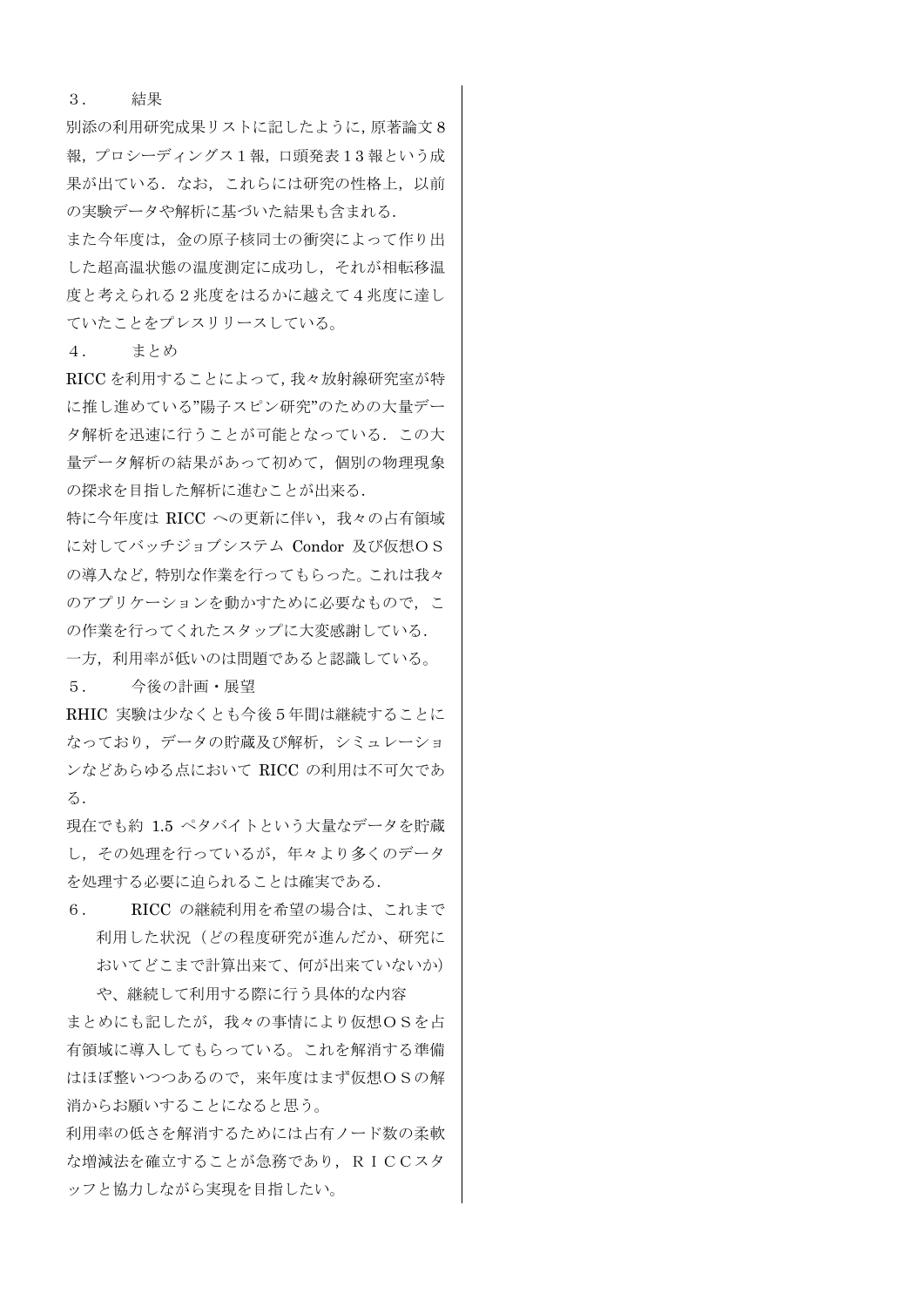### 平成 21 年度 RICC 利用研究成果リスト

## 【論文、学会報告・雑誌などの論文発表】

"Double Helicity Dependence of Jet Properties from Dihadrons in Longitudinally Polarized p+p Collisions at sqrt(s) = 200 GeV", Phys. Rev. D 81, 012002 (2010), 2010-01-15 http://prd.aps.org/pdf/PRD/v81/i1/e012002

"High-pT pi<sup> $\lambda$ </sup>zero Production with Respect to the Reaction Plane in Au + Au Collisions at sqrt(s NN) = 200 GeV", Phys. Rev. C 80, 054907 (2009) , 2009-11-13 http://prc.aps.org/pdf/PRC/v80/i5/e054907

"Charged kaon interferometric probes of space-time evolution in Au+Au collisions at sqrt(s\_NN) = 200 GeV", Phys. Rev. Lett. 103, 142301 (2009) , 2009-09-30 http://prl.aps.org/pdf/PRL/v103/i14/e142301

"Photon-Hadron Jet Correlations in  $p+p$  and Au+Au Collisions at sqrt(s\_NN) = 200 GeV", Phys. Rev. C 80, 024908 (2009) , 2009-08-31 http://prc.aps.org/pdf/PRC/v80/i2/e024908

"Systematic Studies of Elliptic Flow Measurements in Au+Au collisions at  $\frac{1}{8}$  sqrt{s {NN}}\$ = 200 GeV". Phys. Rev. C 80, 024909 (2009) , 2009-08-31 http://prc.aps.org/pdf/PRC/v80/i2/e024909

"Measurement of Bottom versus Charm as a Function of Transverse Momentum with Electron-Hadron Correlations in  $p+p$  Collisions at sqrt(s)=200 GeV", Phys. Rev. Lett. 103, 082002 (2009), 2009-08-18 http://prl.aps.org/pdf/PRL/v103/i8/e082002

"Photoproduction of J/psi and of high mass e+e- in ultra-peripheral Au+Au collisions at sqrt(s\_NN) =  $200$ GeV", Physics Letters B 679, 321 (2009) , 2009-08-13 http://www.sciencedirect.com/science?\_ob=MImg&\_imagekey=B6TVN-4WXBM5P-9-9&\_cdi=5539&\_user =107951&\_pii=S0370269309008983&\_orig=search&\_coverDate=08%2F31%2F2009&\_sk=993209995&vi ew=c&wchp=dGLbVtb-zSkWA&md5=6c2dabfa5a954499d4e66444747fda29&ie=/sdarticle.pdf

"Gluon-Spin Contribution to the Proton Spin from the Double-Helicity Asymmetry in Inclusive pi[sup 0] Production in Polarized p+p Collisions at sqrt(s) = 200 GeV", Phys. Rev. Lett. 103, 012003 (2009), 2009-07-01

http://prl.aps.org/pdf/PRL/v103/i1/e012003

## 【国際会議などの予稿集、proceeding】

"Heavy Ion Physics at RHIC", Yasuyuki Akiba, Proceedings of the 6th Japan-Italy symposium on Heavy-Ion Physics 157-162, 2009